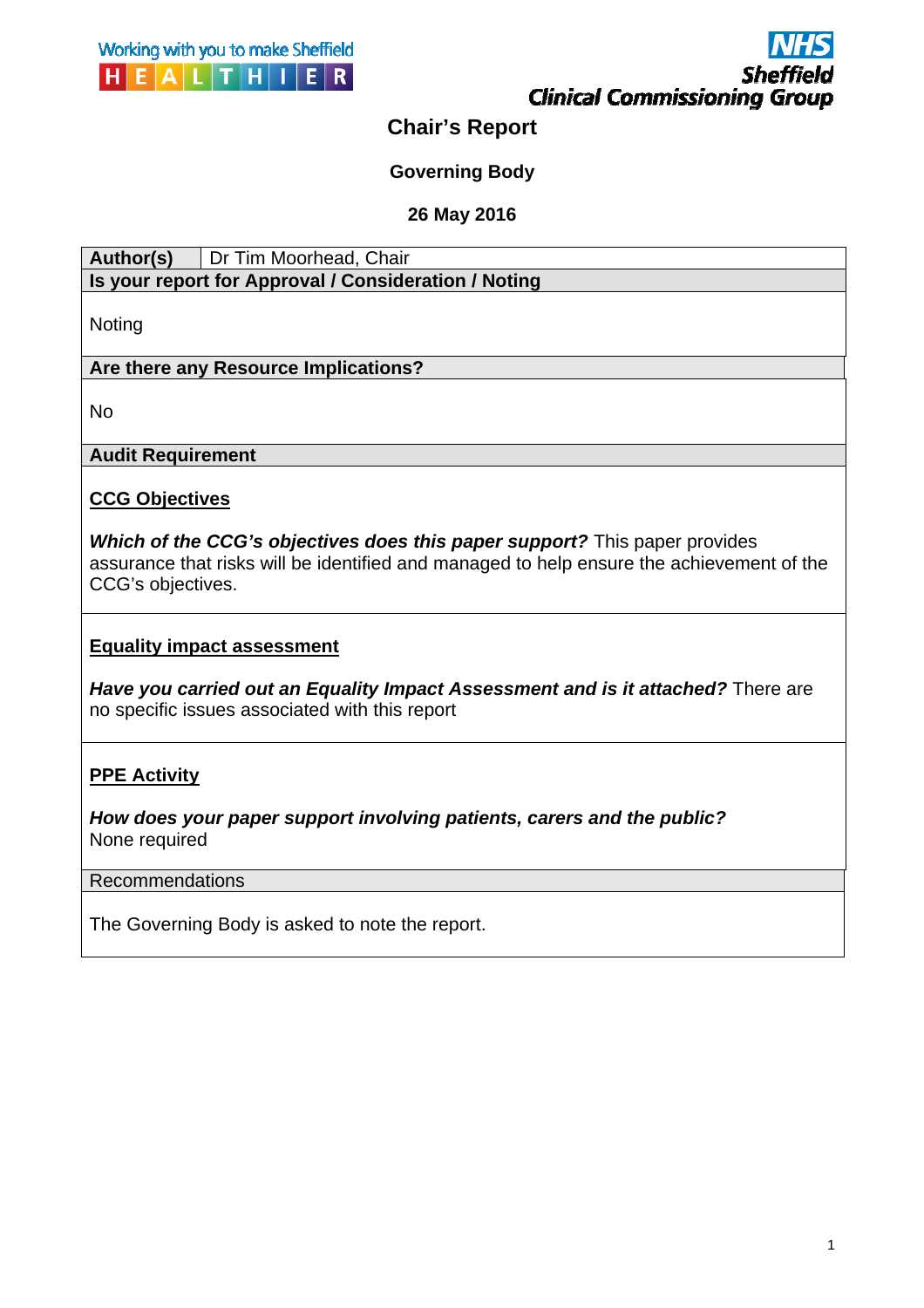

# **Chair's Report**

**Governing Body** 

**26 May 2016** 

This report summarises the business that I have concluded on behalf of the CCG during May.

As part of my local work I continue to Chair the City Wide Locality Group where discussions continue around neighbourhoods and the evaluation of the enhanced primary care programme.

As a member of the Executive Group for the Sustainable Transformation Plan (STP), I have been asked to join the Clinical Reference Group and will be speaking to colleagues on a weekly basis both in the city and across South Yorkshire to move this agenda forward.

 the kind of NHS/private sector partnerships envisaged in last year's Spending Review. During the month I have attended the Westminster Health Forum Keynote Seminar: Next steps for health and social care commissioning where I was asked to speak about workforce, accountability and integration. I was also asked to take part in an event organised by NHS Partners Network on partnership working on the STP. This event was aimed at a mixed commissioner/provider audience specifically looking at how nonstatutory organisations can be brought into STPs and what the NHS can do to encourage

The work on the Sustainability and Transformation Planning across South Yorkshire has been moving at pace and I have supported some of the discussion on the Children's and Maternity work stream.

I introduced a session with CCG representatives and Trusts on the 27th April to consider the current picture of provision for acute care with Dr Fiona Campbell, who is a lead Paediatrician and experienced clinical network lead.

We considered the Paediatric workforce in relation to rotas for acute care, and the pathway of provision within the community between primary and secondary care and how we manage children presenting with acute medical needs. This exercise demonstrated the current configuration is not a sustainable picture and confirmed we will need to work differently with new care models between primary and secondary care in the future.

This will now inform our sustainability and transformation plan for South Yorkshire. Our next session on the 18th of May will consider sustainable models that we want to explore for the future. The good news is there was a real willingness to improve health outcomes for children across South Yorkshire so we have a great clinical commitment to working together on this across the geography.